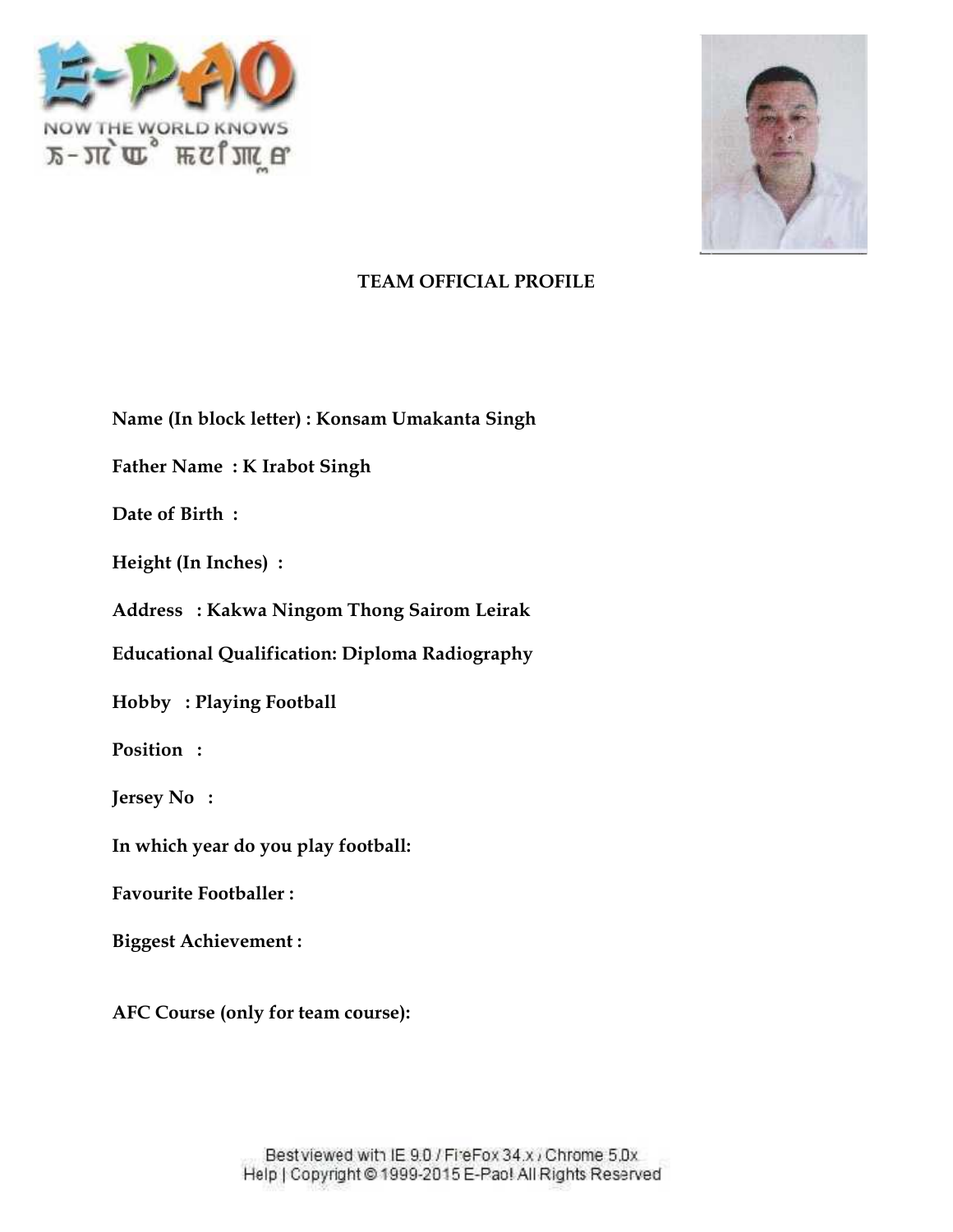



**Name (In block letter) : Puyam Sunilkumar Singh**

Father Name : P. Bira Singh<br>Date of Birth : 01-02-1960 **Date of Birth : 01-02-1960**

 $\textbf{Height (In Inches)}:5'6''$ 

**Address : Thangmeiband**

**Educational Qualification:Graduate**

**Hobby : Playing football**

**Position :**

**Jersey No :**

**In which year do you play football:** Playing football<br>:<br><br>year do you play football:<br>Footballer :<br>chievement :<br>:se (only for team course):

**Favourite Footballer :**

**Biggest Achievement :**

**AFC Course (only for team course):**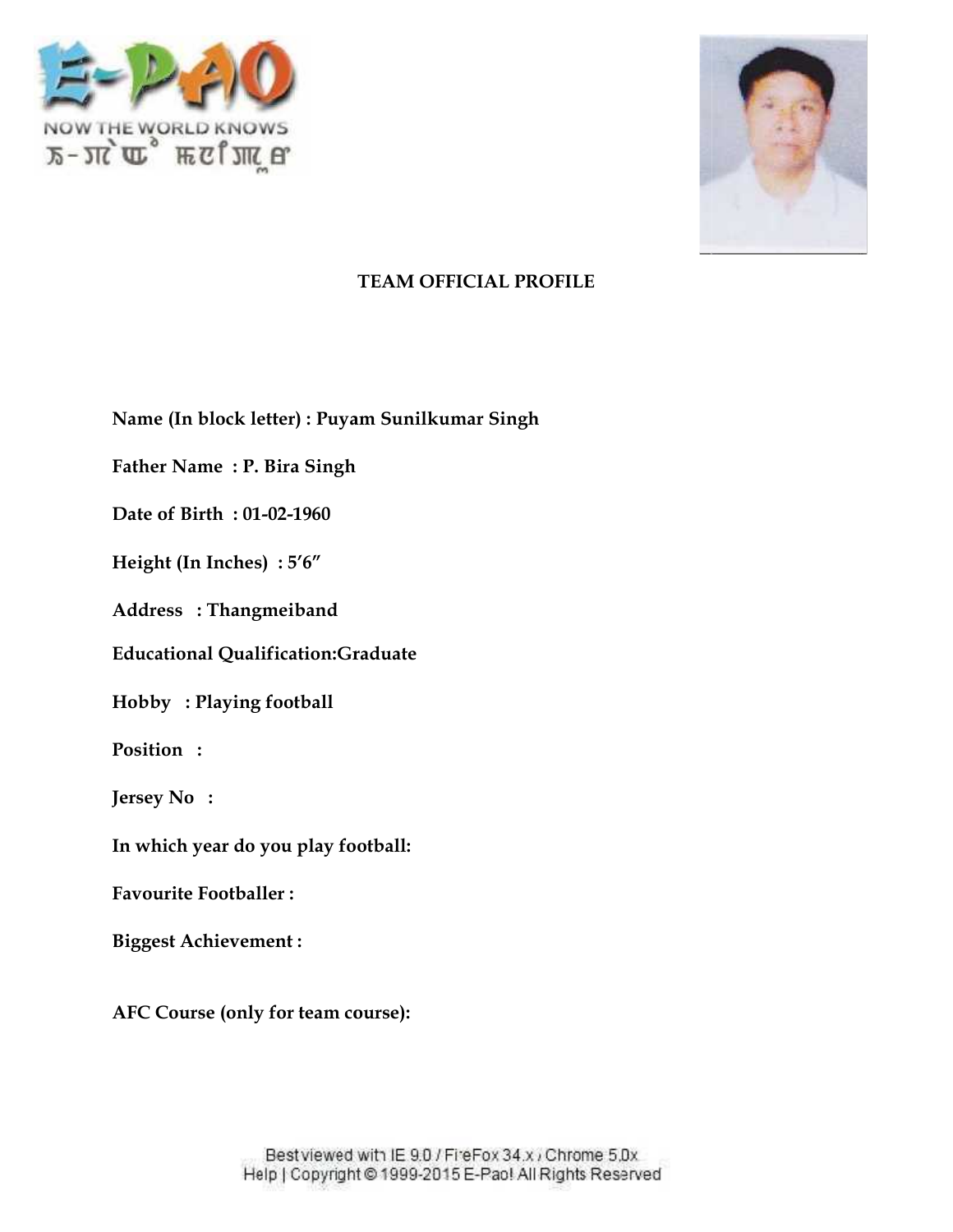



Name (In block letter) : Waikhom Roshan Meitei<br>Father Name : W. Nabachandra Meitei<br>Date of Birth : 01-02-1976

**Father Name : W. Nabachandra Meitei**

**Date of Birth : 01-02-1976**

 $\textbf{Height (In Inches)}:5'7''$ 

**Address : Singjamei Waikhom Leikai**

Address : Singjamei Waikhom Leikai<br>Educational Qualification: Graduate

**Hobby : Playing Football Playing** 

**Position :**

**Jersey No :**

**In which year do you play football:**

**Favourite Footballer : DEA GEA (Spain)**

**Biggest Achievement :**

**AFC Course (only for team course): team**